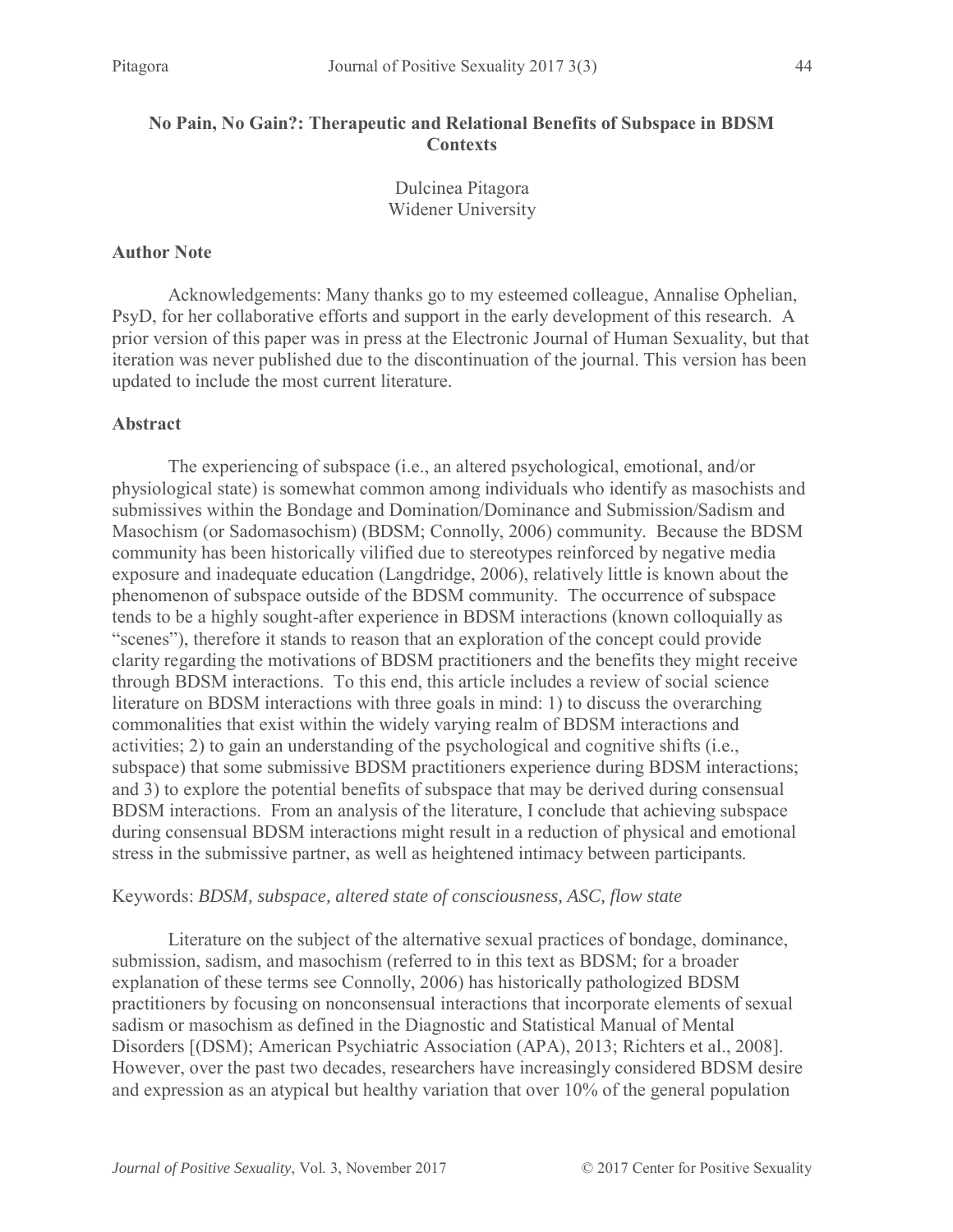incorporates into their sexual repertoire (Langdridge & Barker, 2007; Masters et al., 1995; Richters et al., 2008), and that 30 to 60% fantasize about (Joyal, 2015; Joyal, Cossette, & Lapierre, 2015). BDSM practitioners are now understood as a cross-section of society with representation across race, age, education attainment, and socioeconomic status, as well as gender- and sexuality-related identifications (Pitagora, 2013).

While many find it stressful and stigmatizing to identify sexually with a marginalized community (Weinberg, 2006), many BDSM practitioners experience benefits to embracing their sexual orientation or preferences (Williams, 2006). The current shift in clinical attitudes toward BDSM desire and expression may be seen as analogous to the historical classification of homosexuality as a mental illness, and the evolving perspective that same-sex desire represents a healthy form of self-expression (Drescher, 2010; Landridge & Barker, 2007). Recent studies in the realm of BDSM encourage us to shift our thinking about BDSM as a "recreational leisure" activity (Wismeijer & van Assen, 2013, p. 2). Research has explored aspects of the practice, such as motivations (Barker, 2007), demographics (Richters et al., 2008), and variations of experience (Weinberg, 2006), though little attention to date has been paid to specific therapeutic benefits of BDSM interactions. Researchers have suggested that BDSM interactions are motivated by a desire to explore and expand sexual experience (Newmahr, 2008), to release feelings of pressure or guilt (Weinberg, 2006), or to achieve the highly sought-after transcendental state of subspace (Rinella, 2013). Though entering subspace is an aspect of BDSM expression that is regarded as desirable by many BDSM practitioners, it has received little attention in the literature (Newmahr, 2008; Rinella, 2013; Williams, 2006). Through an interpretive phenomenological analysis (IPA ) of the literature, I will offer a definition of the phenomenon of subspace, and I will explore the varying means of achieving subspace, as well as the associated benefits of this type of altered state of consciousness.

## **Subspace Defined**

Before understanding what subspace is, it is important to understand the BDSM framework in which it occurs. BDSM is commonly used as an umbrella term, which describes a wide variety of behaviors and sexual self-identifications, including but not limited to the consensual exchange of physical pain states, restraint, psychological games, and assumption of specific roles for the purpose of power exchange (Alison et al., 2001; Kolmes et al., 2006; Janus & Janus, 1993). The language of BDSM tends to be highly overdetermined, in that it can take on different meanings according to the individuals who are using it. Depending on the perspectives of the participants involved, there may be more of an emphasis on bondage and discipline, which often involves various means of physical restraint with or without the incorporation of pain; on sadomasochism, which typically focuses on the sensation or threat of pain for the intention of sexual pleasure; or on the exchange of dominance and submission, which focuses on a power dynamic that supersedes any other activity (Kolmes et al., 2006; Newmahr, 2010; Nichols, 2014; Weinberg, 2006).

According to BDSM practitioners, subspace might occur in any of the above scenarios, as well in the multitude of roleplay and fetishistic scenes that fit within each of the above categories (Newmahr, 2008, 2010; Nichols, 2014; Rinella, 2013), although it has not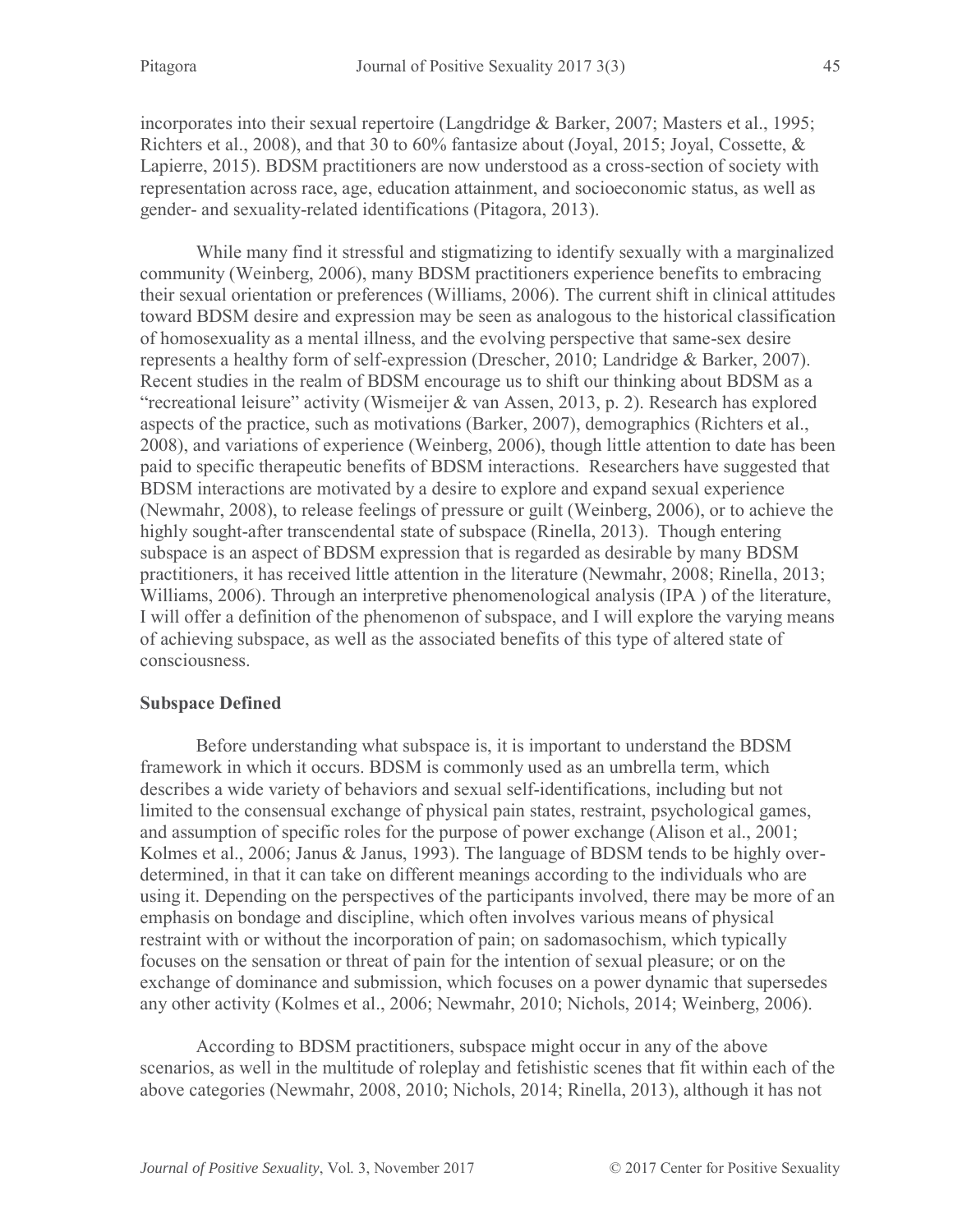been explicitly defined in academic literature in terms of psychological and physiological processes. An interpretive phenomenological analysis of social science literature suggests that subspace can be defined as a psychophysical (i.e., reciprocally interactive psychological and physiological) state occurring within the context of a BDSM interaction. This state is often characterized by activation of the sympathetic nervous system, the release of epinephrine and endorphins, and a subsequent period of non-verbal, deep relaxation. This altered state of consciousness may include temporary feelings of depersonalization and derealization (Ludwig, 1966), which are generally experienced as positive and pleasant in the context of a BDSM scene, and may enhance connection and intimacy between partners (Sagarin et al., 2003; Sagarin et al., 2015).

In an article discussing the diversity of behaviors and practices in the realm of sexual sadomasochism, Williams (2006) operationally defines subspace as a phenomenon in which "endorphins produce a powerful natural high" (p. 336). Subspace is a relatively rare but commonly sought-after experience among BDSM participants who identify as masochists, submissives, or bottoms—power role orientations that can be described as passive, receptive, or situated lower in the hierarchical distribution of power (Newmahr, 2008; Nichols, 2014; Rinella, 2013). Nichols (2014) describes subspace as a combination of psychological submissive space and a change in blood flow and body chemistry that produces a feeling similar to flying or floating. Because the participant who identifies as the sadist, dominant, or top in a given scene is generally charged with monitoring and protecting their partner, the bottom in the scene might be better situated for achieving an altered state of consciousness and transcendence (Newmahr, 2010). The participant in the role of masochist, submissive, or bottom may be able to release their own internal monitor in an interaction with a top they trust is capable of holding space for this release of self (Beckmann, 2007). This convergence of negotiation, trust, reciprocal consent, and subsequent internal monitor release provides an entry way to subspace.

In Newmahr's (2008) ethnographic study of sadomasochism, she describes her own experience of subspace during her first BDSM scene as an altered state that felt therapeutic in the same way that deep tissue massage might be; she felt a transition from a state of compulsive constant thought and emotional and intellectual ambivalence to a liberating sense of single-mindedness (Newmahr, 2008). While Baumeister (1997) did not explicitly mention the term subspace in his presentation on sexual masochism at the American Psychological Association convention in 1995, inherent to his definition of masochism was the goal of achieving the same state of mind that Newmahr described as subspace (2008, 2010). The author emphasized an escape from self-awareness, compulsive thought, and processing of emotions, which can result in a release of stress and a less burdened identity, characterized by a more focused and single-minded baseline state (Baumeister, 1997). This finding was echoed in research measuring cortisol levels in BDSM bottoms and piercing ritual participants, who engaged in highly physiological stressful activities that resulted in decreased levels of self-reported psychological stress (Sagarin et al., 2015; Lee et al., 2016).

In a collection of essays written by a diverse group of BDSM practitioners and edited by well-published author and sex educator, Tristan Taormino, subspace is described in terms of achieving an altered state of consciousness (ASC, Ludwig, 1966; Rinella, 2013). In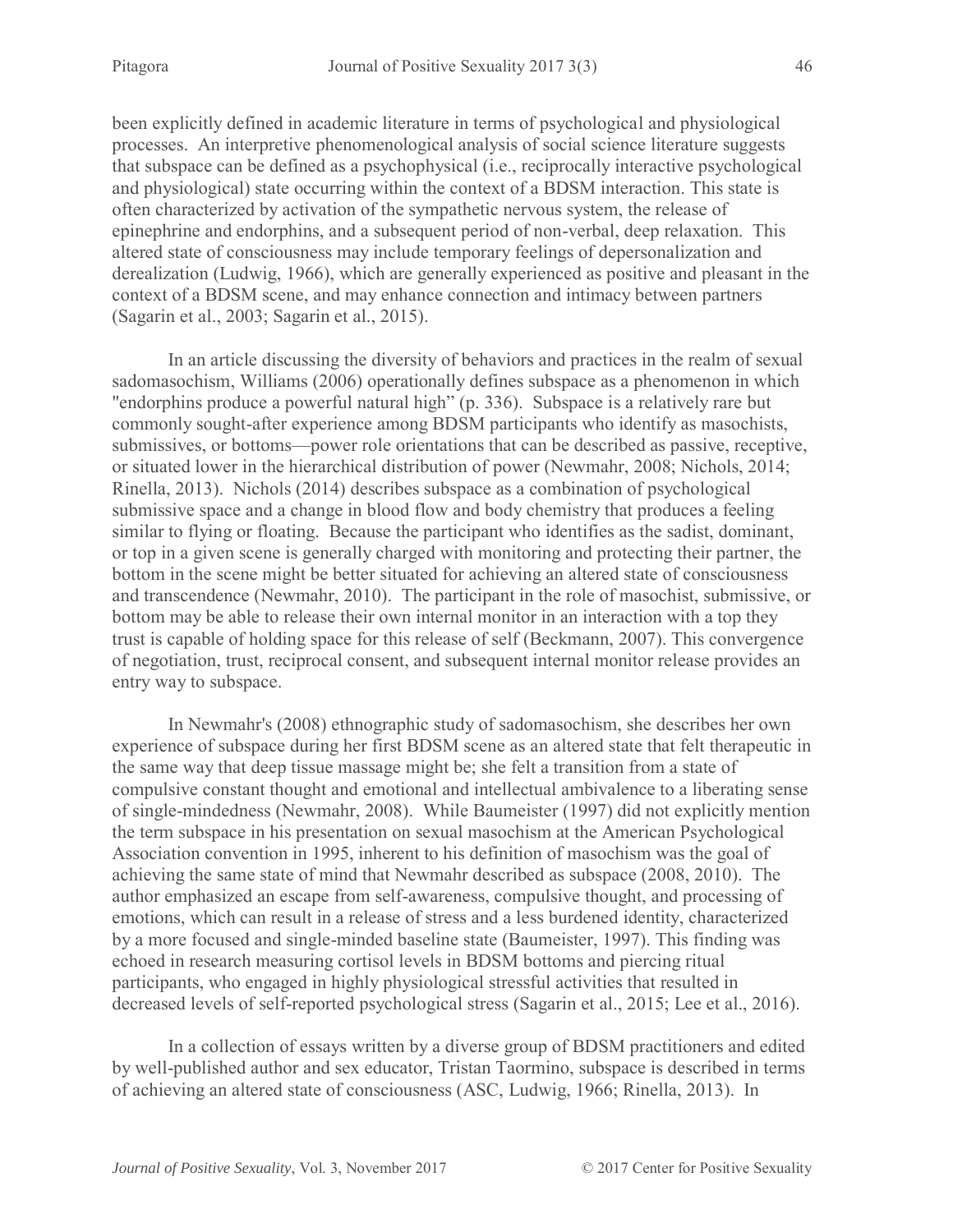Ludwig's (1966) article on the relationship between different states of consciousness and the means by which they are altered, ASC is conceptualized as:

…any mental state(s), induced by various physiological, psychological, or pharmacological maneuvers or agents, which can be recognized subjectively by the individual himself (or by an objective observer of the individual) as representing a sufficient deviation in subjective experience or psychological functioning from certain general norms for that individual during alert, waking consciousness (p. 225).

Ludwig (1966) goes on to discuss ways in which ASCs have long been used in a variety of healing practices with goals of meaning-making, emotional catharsis, and rejuvenation; these are the same goals that are important to many BDSM practitioners who seek out the experience of subspace (Baker, 2016; Langdridge, 2007; Yost, 2010). For example, Ludwig (1966) describes certain religious ceremonies, during which individuals attain ASCs in order to gain temporary freedom from their usual identities, or act out sexual conflicts or desires in a socially acceptable context. Through these rituals, the individual's stress and fear are replaced by feelings of security and confidence (Ludwig, 1966). This phenomenon parallels findings in a recent phenomenological study examining the intersection of BDSM and spirituality; one participant in the study reported that her experience of subspace allowed her to transcend ego boundaries and feel an extrasensory connection to others (Baker, 2016).

Ludwig (1966) describes the means by which ASCs are achieved in terms of an interference in an individual's baseline range for: the inflow of stimuli; the outflow of motor processes; cognitive processes; and affect (i.e., expressed or observed emotions). Interestingly, the only empirical studies to date analyzing altered states of consciousness in BDSM interactions likened subspace and topspace to flow states (Ambler et al., 2017; Lee et al., 2016; Sagarin, 2013; Sagarin et al., 2015), i.e., states of consciousness that allow for intense enjoyment of and deep immersion in life experiences (Csikszentmihalyi, 1990). Csikszentmihalyi (1990) pointed out that these altered states of consciousness could be controlled for optimal experience. It stands to reason that the negotiated and controlled parameters of a BDSM scene would be an ecologically ideal environment for ASCs—such as subspace or topspace—to manifest.

Though academic literature documenting the existence of subspace is sparse, the majority of the literature connects the experience of subspace in BDSM interactions and ASCs (Ambler et al., 2017; Hennen, 2008; Lee et al., 2016; Newmahr, 2010; Sagarin et al., 2015). Newmahr (2010) made an association between the concept of flow states and subspace in describing the intense absorption that occurs in BDSM interactions. An association between subspace and the occurrence of transient hypofrontality was noted in a study exploring altered states of consciousness in extreme rituals; these experiences were compared to the ASCs that sometimes occur in BDSM interactions (Lee et al., 2016).

In the most recent study to date examining the association between BDSM interactions and altered states of consciousness, the authors confirmed that engaging in a submissive or bottom power role orientation was associated with transient hypofrontality,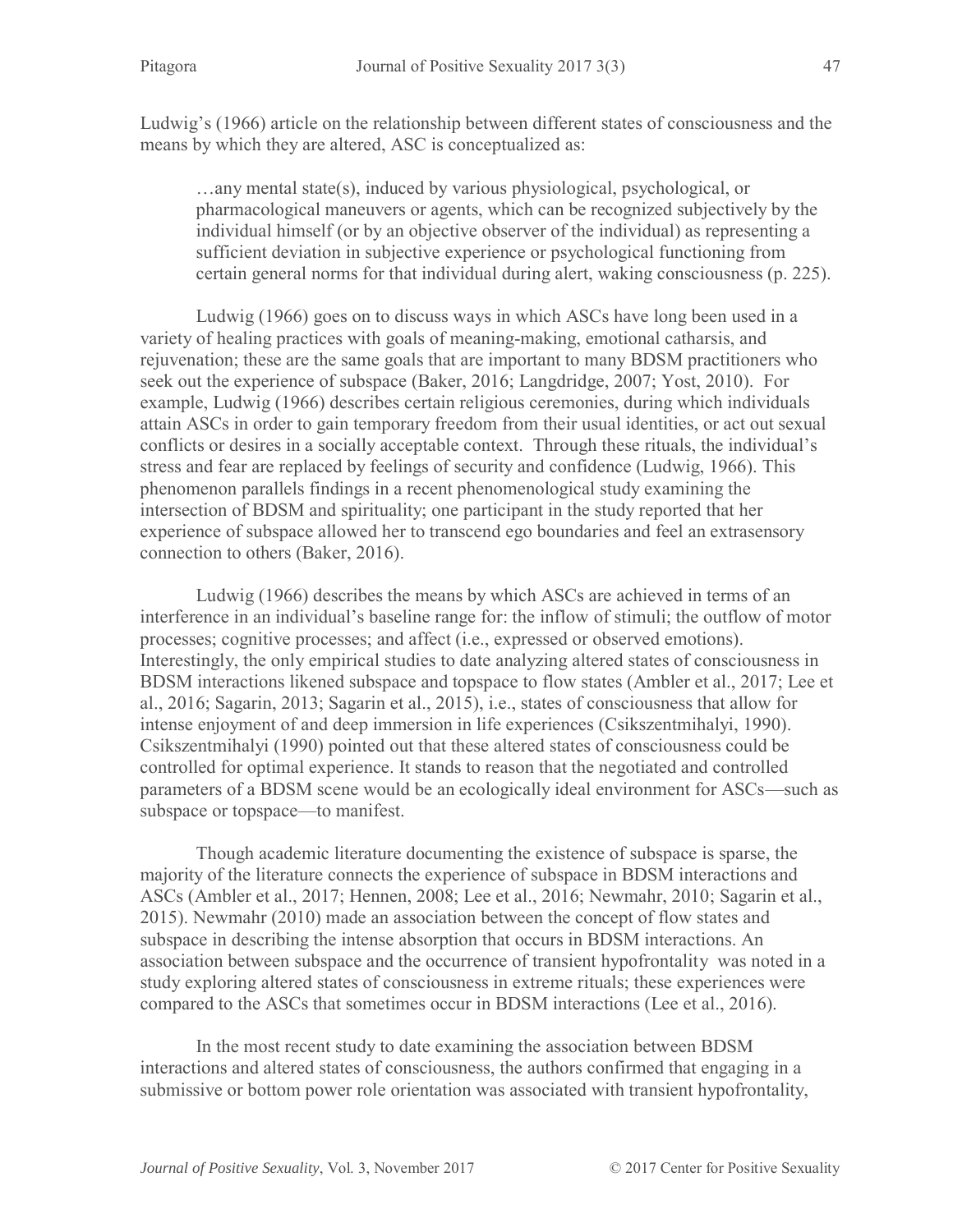resulting in reduced self-reported stress and negative affect, and increased sexual arousal (Ambler et al., 2017). In order to examine an alignment of transient hypofrontality with subspace, the authors collected additional self-reported data describing experiences of subspace; a comparison of these datasets confirmed that the characteristics of transient hypofrontality were consistent with those of subspace (Ambler et al., 2017).

While no research to date has sought to capture the specific experience of subspace and the resulting benefits of achieving this form of ASC, the relationship between ASCs, healing, and social factors were analyzed by Shaara and Strathborn (1992). Given the associations between ASCs and subspace described above, the authors' findings on ASCs can be extended to the analogous experience of subspace. Their study suggested that symbolic action can have a profound effect on psychological processes, and connected trance (a type of ASC) with the healing properties of the trance state. The researchers also questioned the extent to which social flexibility or rigidity support certain ASC behaviors (Shaara & Strathborn, 1992). This is analogous to the affect social stigma might have on the benefits that can be derived from BDSM practices, in that internalized stigma from rigid socialization might be a barrier to such benefits (Williams, 2006). In an effort provide a more concrete definition of subspace as a type of ASC, the following sections describe the ways BDSM practitioners sometimes enter into subspace, and how subspace might provide a psychological space for healing.

## **Alternative Pathways to Subspace**

Understanding the context and motivations of BDSM interactions are crucial elements in revealing their meaning to the individuals involved, and any subsequent therapeutic benefits of these interactions. What makes a scene meaningful depends on the set of participants; what activities they collectively choose to participate in; and what specific meanings they have in a given context (Langdridge, 2007; Yost, 2010). The literature reveals two main themes regarding the ways in which individuals might choose to instill meaning to their interactions, including: the administration of pain in order to achieve a transcendent or altered state of consciousness; and an effort toward furthering self-awareness via the forming and enacting of sexual scripts (Alison et al., Nordling, 2001; Santtila et al., 2002). These themes will be elaborated on and explained in the following sections.

## **Transcendence via Pain**

In the academic literature that associates BDSM experiences with therapeutic transcendence, masochism is often described as a vehicle for attaining the altered state of consciousness that is referred to in the BDSM community as subspace (Baumeister, 1997; Hennen, 2008; Langdridge, 2007; Sagarin, 2013). For example, in Baumeister's (1997) review of empirical findings on masochism, the author suggests that the physical and psychological arousal that BDSM participants derive from consensual painful or humiliating experiences in the context of a BDSM interaction can provide a temporary, beneficial escape from the stress and burdens associated with an individual's daily life and identity. In particular, the analysis contrasts the desire of most people to maintain their self-esteem and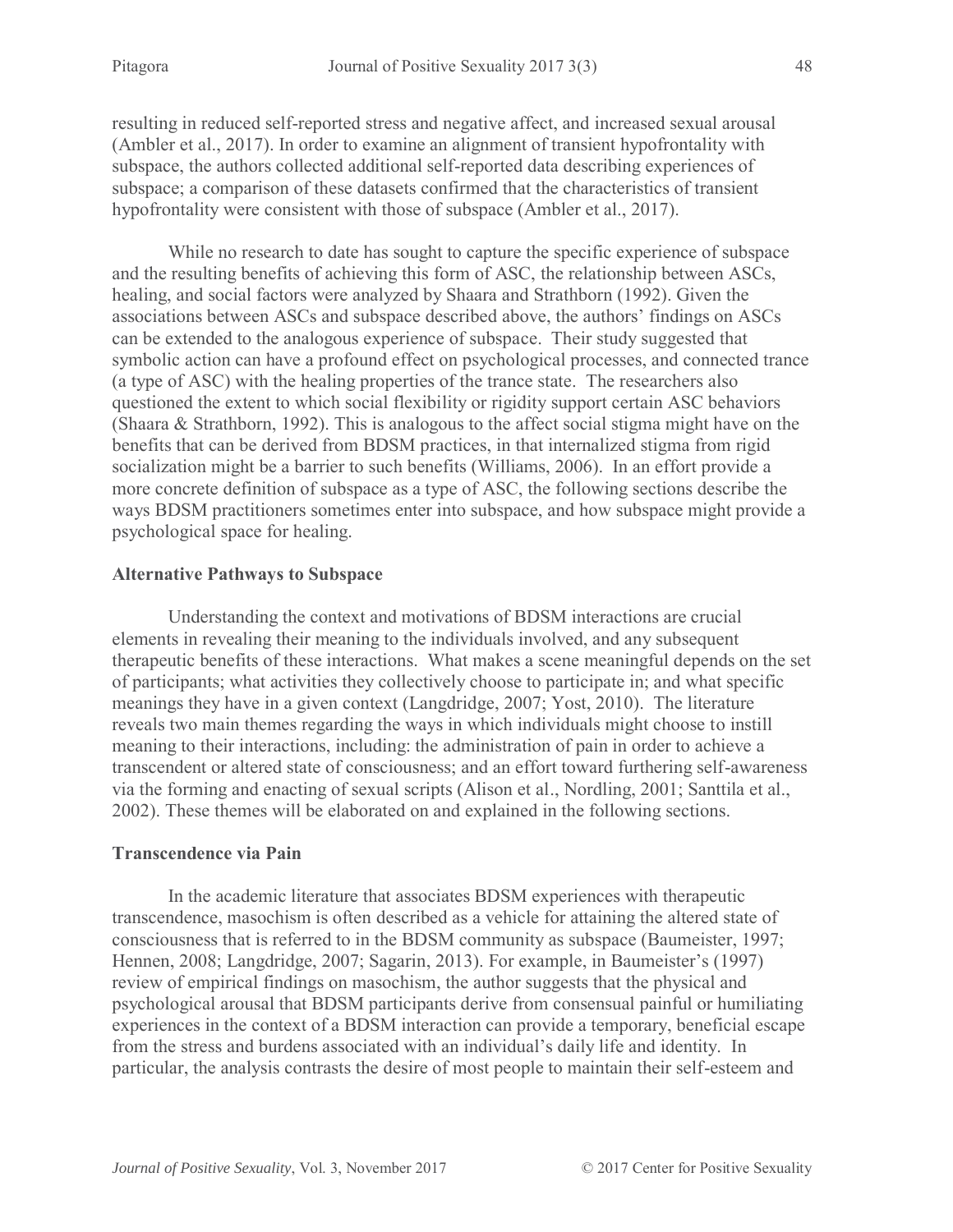the control of their environment with the masochist's desire to temporarily relinquish their sense of self and control (Baumeister, 1997; Langdridge, 2007).

Because masochism is antithetical to what most would consider normal operations of the self, it provides an opportunity to obliterate the individual's typical identity during a bounded period of time; subsequently, a focus on an immediately concrete and existential sensory experience replaces perseveration on the stresses and expectations of daily life (Baumeister, 1997). It is suggested that periodic absences from an awareness of self and the pressures associated with identity maintenance can provide relief in the form of a therapeutic reduction of stress. It is important to note that context plays an essential role in the exploration of consensual masochism. That is to say, individuals who seek out this type of interaction do so with specific partners and in the context of a negotiated scene; this generally does not take place in the majority of their interpersonal interactions in daily life.

Langdridge's (2007) analysis of the intersection of masochism with a temporary disintegration of consciousness adds to this premise in emphasizing the sense of agency (i.e., inherent capacity to exert control) within BDSM interactions. In an attempt to explain the eroticism of and potential for transcendence via purposeful, consensual, and contextual pain exchange, Langdridge (2007) offered a perspective on the subject of agency within BDSM interactions through a contrast with Scarry's (1985) assertions regarding agency in her book about torture, The Body in Pain. Scarry (1985) posits that because only fragmentary means of verbalization for the experience of pain are available, the minimal verbal strategies that do exist rely on what she calls the language of agency, characterized by the threat or use of lost or obtained power to convey the experience of pain. Scarry (1985) refers to the exchange of agency in exclusively coercive contexts, but Langdridge (2007) explains that a clear distinction between BDSM and torture can be found in the context and meaning ascribed to the acts. In a consensual BDSM exchange, individuals mutually define the meanings of their interactions, whereas in torture, there may be an explicit meaning to the violent act, but that meaning remains static because of the lack of consent (Langdridge, 2007). Because the context of actual torture prohibits an open verbal exchange, there can be no potential for the kind of expansion of meaning that can exist in BDSM contexts (Langdridge, 2007).

Furthermore, Langdridge (2007) describes consent as a mechanism for generating agency for all parties involved in a BDSM interaction, as opposed to the necessary removal of the victim's agency in the context of non-consensual torture. In taking responsibility for the meaning of a sexual interaction—whether that involves giving consent to temporarily forgo agency, or giving consent to assume an overt position of power within the context of the interaction—the experience is filtered through the intersection of power exchange, and can therefore only be communicated in the collective language of agency (Langdridge, 2007). In doing so, what was previously incommunicable, subjective, and relegated to the internal world of the individual can become externalized, objective, and communicable between the participants in a BDSM interaction (Langdridge, 2007). In other words, the masochist consents to receiving pain, and the sadist/dominant/top consents to administering pain, the reciprocal experience of which is oftentimes coupled with the potential for heightened sexual pleasure via a release of opiate-like endorphins (Hennen, 2008). This sequence of events can provide an entryway to subspace for the bottom in the scene, allowing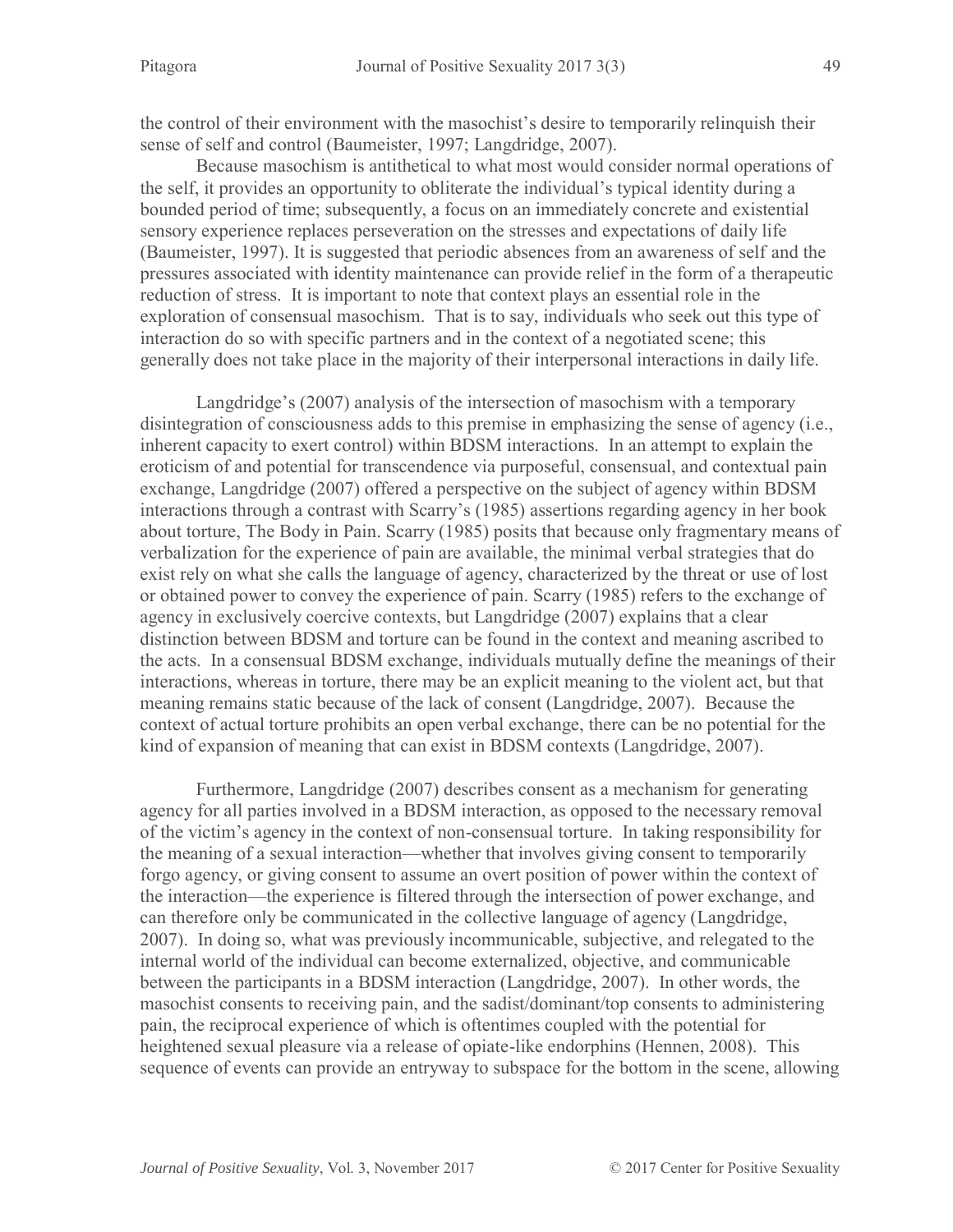for a temporary respite from the individual's existence, and a psychological space for a state of transcendence (Baumeister, 1997; Hennen, 2008; Langdridge, 2007; Sagarin, 2013).

#### **Self-Awareness via Sexual Scripts**

While masochism focuses on physical sensation as a means of achieving subspace and an escape from the self, some BDSM participants find meaning via a verbal collaboration of ideas that may or may not lead to physical interaction (Taylor & Ussher, 2001). In this way, sexual scripts—"premeditated sequence[s] of intentional actions" (Santtila et al., 2002, p. 185)—become a vehicle for achieving an altered state of consciousness in order to bring about a heightened awareness of the self (Santtila et al., 2002; Weinberg et al., 1984). In negotiating the specifics of a BDSM interaction, and how certain activities might unfold in a carefully controlled setting bound by agreed upon rules, a context is created in which an individual's psychological characteristics can be emphasized and expressed (Weinberg et al., 1984). In this type of framed fantasy enacted in real time, BDSM participants can behave in ways that may not be socially acceptable or expected in daily life, thereby allowing a release from guilt and social constraints (Weinberg, 2006). This type of interaction can have an impact on the evolution of that individual's identity, including the way they might choose to express themselves sexually (Santtila et al., 2002; Taylor & Ussher, 2001). One of the benefits in the negotiation of consent that occurs within BDSM interactions is the heightened sense of awareness and introspection participants can gain from discussing the scene (Barker, 2007).

Between 1976 and 1983, a team of researchers interviewed participants from San Francisco and New York BDSM communities regarding the nature of their BDSM practices, and found that many of the participants used the interplay of collaboration and context to determine the meaning of individual sexual acts (Wienberg, et al., 1984), which can be likened to the creation of sexual scripts (Santtila et al., 2002). The study indicated that there are five integral components to constructing most BDSM interactions: 1) establishing power roles (e.g., dominant, submissive); 2) the explicit construction of roleplays, or fantasies to be enacted; 3) the inherent nature of negotiation and consent in these roles and roleplays; 4) the effort participants made to place themselves in a specific sexual context related to the meaning collectively assigned to these roles and roleplays; and 5) that the participants' collective definitions of the activities they performed were interpreted differently according to the specific individuals and the contexts they created (Weinberg et al., 1984).

While the study above presented a blueprint for the creation of BDSM sexual scripts, a study conducted in 2001 revealed four qualitatively distinct themes that can emerge from the creation of BDSM sexual scripts: hypermasculinity; administration and receiving of pain; physical restriction; and psychological humiliation (Alison et al., 2001). Their finding that BDSM activities are often scripted and therefore collaborative suggests that individual sexual repertoires are socially constructed (i.e., scripted, negotiated, and agreed upon) within a specific sexual context (i.e., a BDSM scene collaboration) (Alison et al., 2001; Weinberg et al., 1984). Furthermore, they found that many of the activities were mapped closely on to adjacent sexual script themes according to discrete personal experiences, suggesting that these activities have different meaning depending on the individuals involved and the given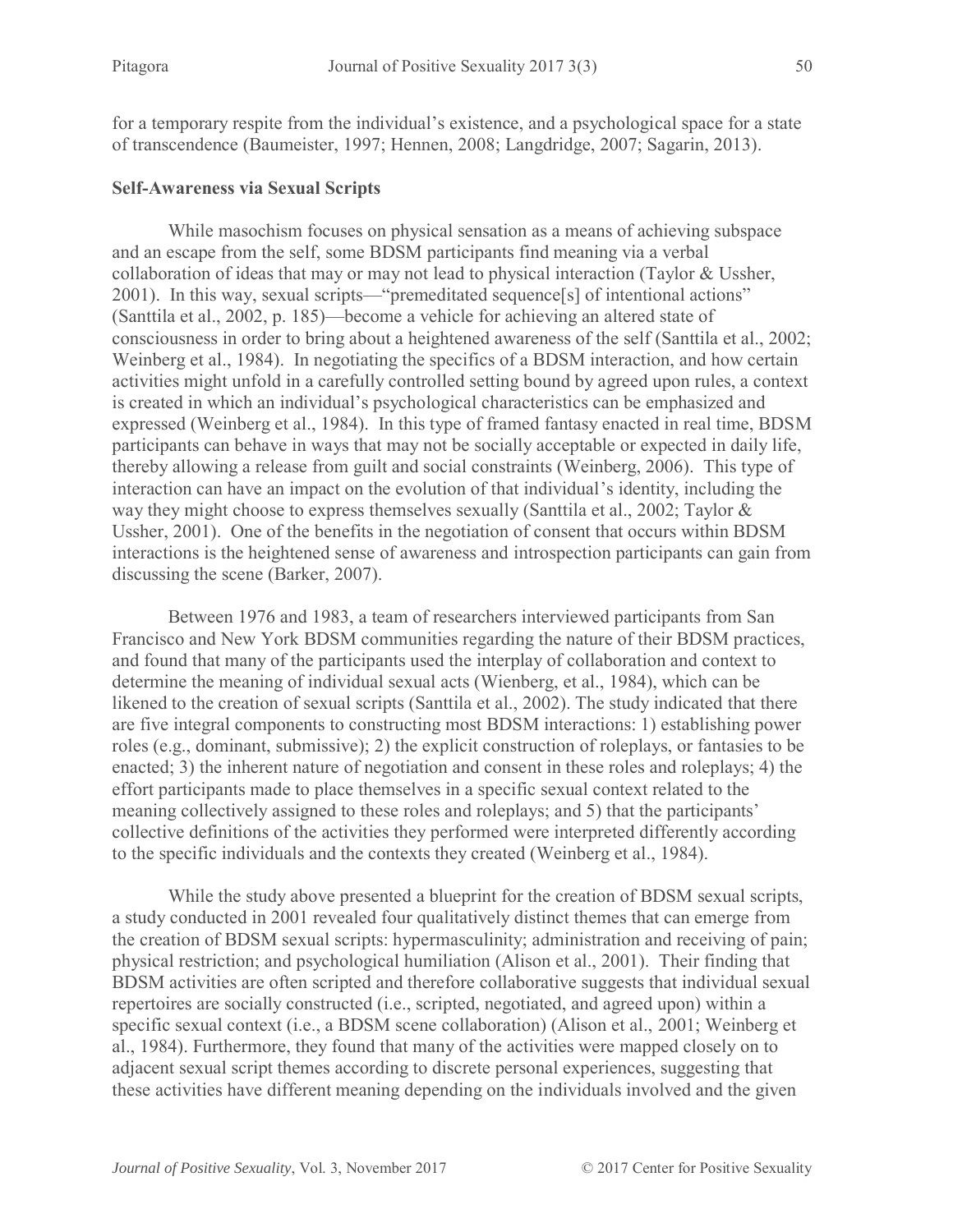context of the interaction (Alison et al., 2001). This finding highlights that the participants' preferred BDSM activities evolved through socialization processes and individualized experiences, which often led to new sexual behaviors and the formation of new sexual scripts (Alison et al., 2001). In this way, BDSM interactions that focus on the agreement and enactment of sexual scripts can be said to help further an expansion of an individual's identity.

# **Conclusion**

Though the concept of subspace is an aspect of BDSM expression that has received little research attention to date, an interpretive phenomenological analysis of the social science literature reveals the phenomenon of subspace to be a sought after altered state of consciousness (Ambler et al.., 2017; Lee et al., 2016; Sagarin, 2013). Through the experience of subspace, an individual might experience a psychophysical state characterized by activation of the sympathetic nervous system, the release of epinephrine and endorphins, and a subsequent period of non-verbal deep relaxation (Hennen, 2008; Williams, 2006). This altered state of consciousness may include a temporary escape from one's identity that can reduce stress and enhance bonding between partners (Sagarin et al., 2003; Sagarin et al., 2015).

Varying themes regarding the ways in which individuals might achieve subspace include masochistic interactions, the experience of which is oftentimes coupled with the potential for heightened sexual pleasure via a release of opiate-like endorphins (Baumeister, 1997; Hennen, 2008; Langdridge, 2007; Sagarin, 2013). A focus on the verbal formation and subsequent enacting of sexual scripts has also been described as a means for accessing subspace, by encouraging a heightened awareness of the self that could in turn further an expansion and evolution of an individual's identity (Baumeister, 1997; Santtila et al., 2002; Weinberg et al., 1984). Though psychologically and physiologically defining a phenomenon that has long been recognized by the BDSM community is valuable in itself, perhaps a higher order value lies in the opportunity it provides for future researchers to investigate the phenomenon of subspace, and fill in conspicuous gaps in the literature on normative BDSM interactions.

The literature indicates that achieving the altered state of consciousness described as subspace during consensual BDSM interactions can directly result in a reduction of physical and psychological stress, and can bring about a feeling of heightened intimacy between partners (Langdridge, 2007; Sagarin et al., 2003; Sagarin et al., 2015). It is interesting to note that sexually charged interactions resulting in feelings of trust, intimacy, and stressrelief are often sought after in all sexual interactions, regardless of whether they incorporate BDSM (Hopkins, 1994; Plante, 2006; Williams, 2006). The implications that surface from this knowledge—that the benefits resulting from the attainment of subspace during BDSM activities (feelings of intimacy and stress-relief) are parallel to those derived from mainstream sexual activities—indicate that BDSM participants share a common goal with those who solely participate in mainstream sexual interactions. It would be enlightening to learn what other common goals and manifestations exist between BDSM and mainstream sexual interactions.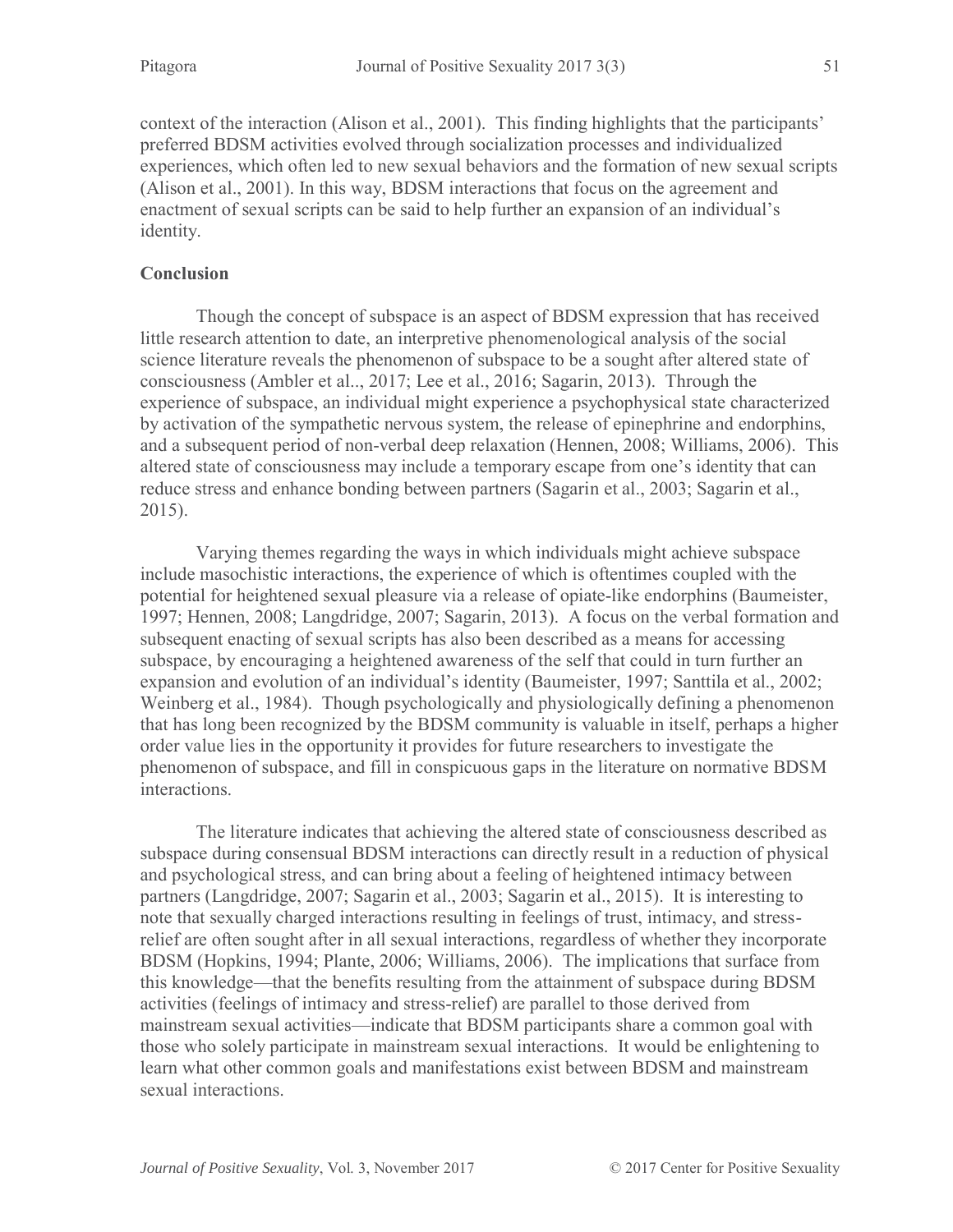It is clear that further investigations of subspace are warranted, including both qualitative and quantitative analyses into the nature of BDSM sexual interactions, as well as how these interactions diverge and converge with non-BDSM sexual interactions. As researchers continue to abandon preconceived assumptions that BDSM desire and expression are inherently psychopathological, we open new avenues to understanding these interactions, including: the unique experience of subspace; how and when it is experienced in BDSM interactions; and the therapeutic impact that BDSM interactions—those that include experiences of subspace as well as those that do not—have on participants. Research informed by the growing literature on BDSM subculture, and wary of the historical pathology bias against BDSM exchange, would include larger, more diverse samples, which could produce more accurate and potentially generalizable results in a field that has suffered from lack of available data. As an adjunct to quantitative study of BDSM sexual interactions, continued qualitative inquiry into the phenomenological experiences of BDSM practitioners may enhance our understanding of who engages in these practices, why they choose them, and what they derive from them. This could include a meta-analysis of the existing qualitative data through the lens of interpretive phenomenological analysis, as well as new findings from qualitative and quantitative research informed by this methodology.

The opportunity for research that further elucidates the effects of subspace and BDSM interactions is vast. The literature would be well served to include the results of narrower and more specific studies, such as the therapeutic benefits of topspace (Ambler et al., 2017; Rinella, 2013; Sagarin, 2013, 2015), as well as the range of potential health and wellness factors facilitated by consensual BDSM exchange. Since sexuality and gender are discrete but intertwined constructs (Joseph, Pitagora, Tworecke, & Roberts, 2013) that tend to be emphasized in subversive BDSM play (McClintock, 1993), BDSM could also be studied more broadly in terms of sexuality and gender, for example, in order to compare similarities and differences in both practice and therapeutic benefits. In the explicit negotiation of power dynamics, and the inherent breakdown of traditional gender and sexual norms, a transcendence is possible, not only for the individuals who practice BDSM, but for all individuals who fall in- or outside of the statistical sexual norm. This line of thinking might dovetail well with a larger scale study, such as analyses of gender identification demographics, and how BDSM interactions might affect an individual's tendency towards gender role stereotyping outside of the BDSM context. It has been suggested that much of what occurs during BDSM interactions is a result of challenges to long-standing gender stereotypes (Hopkins, 1994; Taylor & Ussher, 2001), therefore a study on the impact this type of play has on the relationship between gender identification and power role preference within the BDSM community could be illuminating, specifically in terms of BDSM participants, as well as the general population.

#### **References**

Alison, L., Santtila, P., Sandnabba, K.N., & Nordling, N. (2001). Sadomasochistically oriented behavior: diversity in practice and meaning. Archives of Sexual Behavior, 30(1), 1-12.

Ambler, J. K., Lee, E. M., Klement, K. R., Loewald, T., Comber, E. M., & Hanson,

S. A. (2017). Consensual BDSM facilitates role-specific altered states of consciousness: A preliminary study. Psychology of Consciousness: Theory, Research, and Practice, 4(1), 75–91. American Psychiatric Association. (2013). Diagnostic and statistical manual of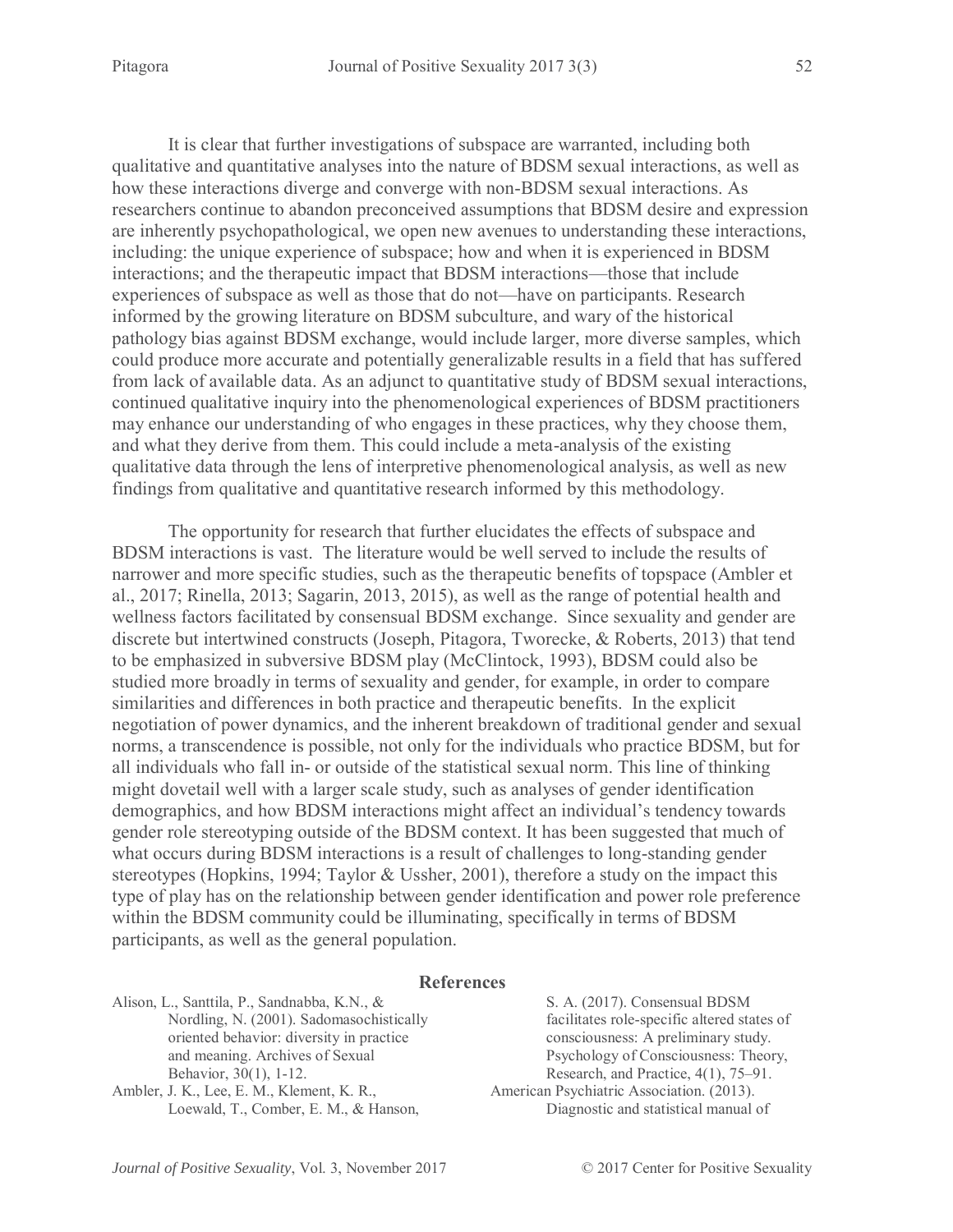mental disorders (5th ed.). Washington, DC: Author.

- Baker, A. C. (2016). Sacred kink: Finding psychological meaning at the intersection of BDSM and spiritual experience. Sexual & Relationship Therapy, 0(0), 1-14.
- Barker, M. (2007). The power of play: healing narratives. In D. Langdridge & M. Barker (Eds.), Safe, sane, and consensual: Contemporary perspectives on sadomasochism (pp. 197-216). Buffalo, NY: Prometheus Books.
- Baumeister, R. F. (1997). The enigmatic appeal of sexual masochism: Why people desire pain, bondage, and humiliation in sex. Journal of Social and Clinical Psychology, 16(2), 133-150.
- Beckmann, A. (2007). The 'bodily practices' of consensual 'SM', spirituality and 'transcendence.' In D. Langdridge & M. Barker (Eds.), Safe, sane, and consensual: contemporary perspectives on sadomasochism (pp. 98-118). Buffalo, NY: Prometheus Books.
- Csikszentmihalyi, M. (1990). Flow: The psychology of optimal experience. New York: Harper Perennial.
- Drescher, J. (2010). Queer diagnoses: Parallels and contrasts in the history of homosexuality, gender variance, and the Diagnostic and Statistical Manual. Archives of Sexual Behavior, 39(2), 427– 460.
- Hennen, P. (2008). Faeries, bears, and leathermen: Men in community queering the masculine. Chicago, IL: The University of Chicago Press.
- Hopkins, P. (1994). Rethinking sadomasochism: Feminism, interpretation, and simulation. Hypatia, 9(1), 116-141.
- Janus, S. S. & Janus, C. L. (1993). The Janus report on sexual behavior. New York, NY: John Wiley.
- Joseph, J. A., Pitagora, D., Tworecke, A., & Roberts, K. E. (2013). Peering into gaps in the Diagnostic and Statistical Manual of Mental Disorders: Student perspectives on gender and informing education. Society for International Education Journal, 7(1), 104-126.
- Joyal, C. C. (2015). Defining "normophilic" and "paraphilic" sexual fantasies in a population-based sample: On the importance of considering subgroups. Sexual Medicine, 3(4), 321-330. doi:10.1002/sm2.96
- Joyal, C. C., Cossette, A., & Lapierre, V. (2015). What exactly is an unusual sexual fantasy? The Journal of Sexual Medicine, 12(2), 328-340. doi:10.1111/jsm.12734
- Kolmes, K., Stock, W., & Moser, C. (2006). Investigating bias in psychotherapy with BDSM clients. Journal of Homosexuality, 50(2-3), 301-324.
- Langdridge, D. (2007). Speaking the unspeakable: S/M and the eroticization of pain. In D. Langdridge & M. Barker (Eds.), Safe, sane, and consensual: contemporary perspectives on sadomasochism (pp. 85– 97). Buffalo, NY: Prometheus Books.
- Langdridge, D. & Barker, M. (2007). Situating sadomasochism. In D. Langdridge & M. Barker (Eds.), Safe, sane, and consensual: contemporary perspectives on sadomasochism (pp. 3–9). Buffalo, NY: Prometheus Books.
- Lee, E. M., Klement, K. R., Ambler, J. K., Loewald, T., Comber, E. M., Hanson, S. A., Pruitt, B., & Sagarin, B. J. (2016). Altered states of consciousness during an extreme ritual. PLoS ONE, 11(5), 1-22.
- Ludwig, A. M. (1966). Altered states of consciousness. Archives of General Psychiatry, 15(3), 225-234.
- Masters, W., Johnson, V., & Kolodny, R. (1995). Human sexuality (2nd ed.). Boston, MA: Little, Brown.
- McClintock, A. (1993). Maid to order: Commercial fetishism and gender power. Social Text, 37, 87-116.
- Newmahr, S. (2008). Becoming a sadomasochist: Integrating self and other in ethnographic analysis. Journal of Contemporary Ethnography, 37(5), 619-643.
- Newmahr, S. (2010). Rethinking kink: Sadomasochism as serious leisure. Qualitative Sociology, 33(3), 313-331.
- Nichols, M. (2014). Couples and kinky sexuality: The need for a new therapeutic approach. In: Nelson T., Winawer H. (eds) Critical Topics in Family Therapy. AFTA SpringerBriefs in Family Therapy. Cham, Switzerland: Springer International Publishing AG.
- Pitagora, D. (2013) Consent vs. coercion: BDSM interactions highlight a fine but immutable line. New School Psychology Bulletin, 10(1), 27-36.
- Richters, J., de Visser, R. O., Rissel, C. E., Grulich, A. E., & Smith, A. (2008). Bondage and discipline, "sadomasochism" or dominance and submission (BDSM): Data